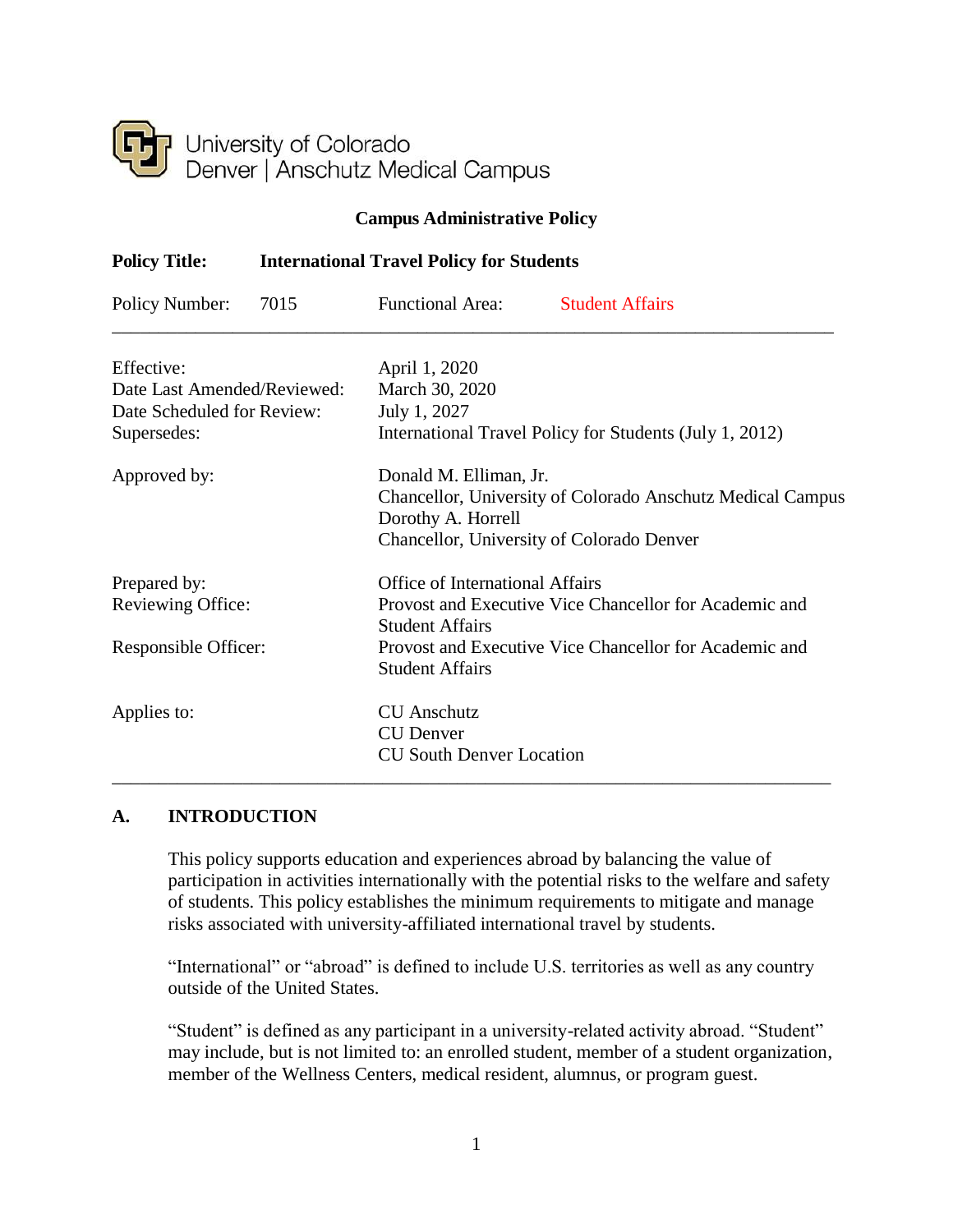"University-related activity abroad" includes, but is not limited to, any activity supported by the university by way of use of university funds or financial aid; any activity related to academic credit, experiential learning, service learning; or support from a university employee such as organization, coordination, or supervision of activities abroad.

## <span id="page-1-0"></span>**B. TABLE OF CONTENTS**

### <span id="page-1-1"></span>**C. POLICY STATEMENT**

The university facilitates student international travel and education abroad to foster interpersonal, academic and career development, as well as cross-cultural understanding, while encouraging sound health, safety, and security measures that minimize risks to the traveler and institution. The Office of Global Education is charged by the Provost with oversight of all student international travel. Therefore, all students, faculty, or staff involved with individual or groups of students traveling under the auspices of the university must contact the Office of Global Education for specific processes.

This policy applies to any student traveling under the auspices of the university through the use of funds, group affiliation (e.g., through "affiliated" or "associated" student organizations, Alternative Break, service learning, or adventure travel), or to fulfill academic requirements, or for experiential learning experiences. These experiences include, but are not limited to study, service learning, research, internship, clinical rotation, practicum or capstone project, or experiential learning.

All classes of students fall under this policy, including but not limited to: non-degree, undergraduate, graduate, doctoral, medical student, and resident. This policy does not apply to student international travel for solely personal purposes such as vacation or nonuniversity work-related activity that has no affiliation with the university.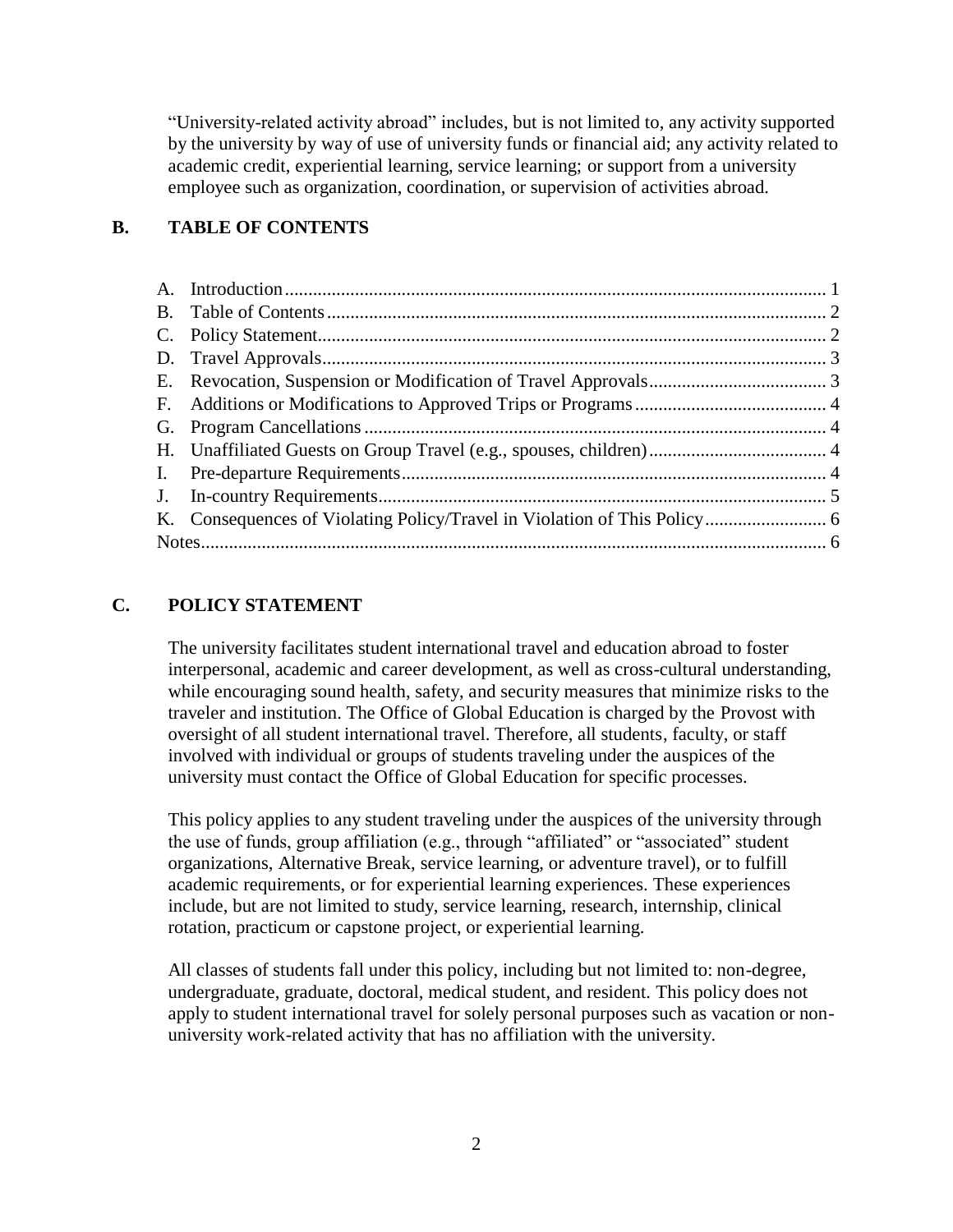### <span id="page-2-0"></span>**D. TRAVEL APPROVALS**

- 1. The university, in its sole discretion, may deny approval for student international travel. In addition, travelers may be required to submit a request for permission to travel to locations or participate in programs that pose a specific health, safety, or security concern as indicated by authorities other than the U.S. Department of State (USDOS), such as the Center for Disease Control (CDC), World Health Organization (WHO), non-U.S. government authorities (e.g., Australian or Canadian authorities, or international travel assistance provider), and University of Colorado Denver | Anschutz Medical Campus authorities.
- 2. Travel to locations with USDOS travel advisory **Level 1 - exercise normal precautions, or Level 2 - exercise increased caution**, must have support of the academic department or sponsoring unit head and follow all required pre-departure and in-country requirements defined by the Office of Global Education.
- 3. Any student wishing to travel for academic purposes or any faculty or staff member overseeing travel with any university student(s) pursuing an academic goal to a location with a USDOS travel advisory rating of **Level 3 - reconsider travel,** must first obtain approval from the academic department or unit head, then file a travel appeal through the International Risk Management Committee (IRMC) to seek Provost approval. The travel appeal request must be approved before the program/international opportunity will be confirmed. Contact the Office of Global Education for guidance in the travel appeal process.
	- a. Considerations for approval include, but are not limited to, the compelling justification for the academic program/experience to be in the high-risk location; relevance and meaningfulness of the academic goals; foreseeable health or safety concerns and their mitigation measures; traveler's experience; and the level of support in country.
	- b. Unit or departmental policies may prohibit a student or group of students to request the appeal, such as with student organizations.
- 4. Student travel, with or without accompanying faculty/staff, is prohibited to locations with a USDOS travel advisory rating of **Level 4 - do not travel**.
- 5. Exemption: An international student who holds U.S. student visa and who is returning to their home country for a university-sponsored experience where the home location has a USDOS Level 3 or Level 4 advisory, need not file a travel appeal. But, proof of citizenship/permanent residency must be provided to the Office of Global Education at least six weeks prior to departure. Such students are still required to complete the standard pre-departure requirements.

# <span id="page-2-1"></span>**E. REVOCATION, SUSPENSION OR MODIFICATION OF TRAVEL APPROVALS**

When a significant health or safety concern arises (e.g., natural disaster, political disturbance, deteriorating security environment, disease outbreak, etc.), the IRMC will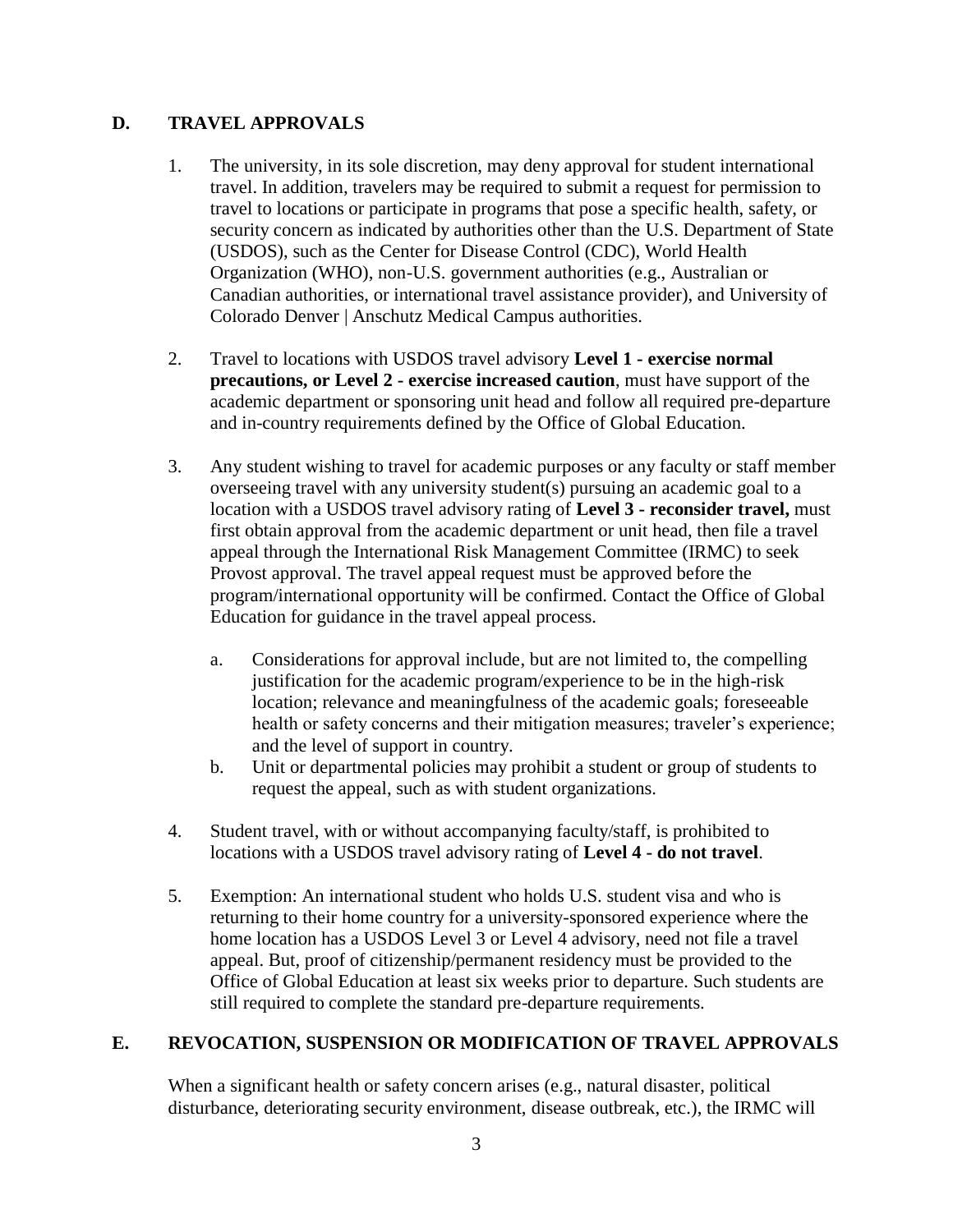review student travel currently in progress and make recommendations to senior leadership who will determine if such activity may continue in light of the circumstances. The university, in its sole discretion, may withdraw approval for or insist on modifications of international travel at any time. The Provost, or the Provost's designee, has final decision making authority on university-related international travel.

### <span id="page-3-0"></span>**F. ADDITIONS OR MODIFICATIONS TO APPROVED TRIPS OR PROGRAMS**

If an approved international experience adds a new activity or academic track that materially changes its risk profile, an explanation will be required of how perceived risks will be mitigated. The applicant should consult with the Office of Global Education to determine which parts of the application require review.

### <span id="page-3-1"></span>**G. PROGRAM CANCELLATIONS**

- 1. If the university cancels a program before departure or while the program is in progress for reasons beyond its control, including but not limited to, political unrest, danger to participants' safety, natural disasters, or changes to the USDOS travel advisory or CDC warning, participants may incur financial losses in the form of lost fees and tuition, or additional travel expenses in connection with program cancellation. Participants may or may not receive academic credit if a program is canceled. In the event of program cancellation, the university will make efforts to minimize the financial loss to students.
- 2. The University of Colorado Denver| Anschutz Medical Campus does not assume responsibility for financial risks associated with participation in its education or experiences abroad opportunities. Students, staff, and faculty are encouraged to consider supplemental insurance options, such as trip insurance, to cover losses if programs or activities are canceled. Supplemental insurance is also helpful if a traveler needs to cancel participation in a program or return early due to unforeseen personal emergencies. Such insurance is not required by the university and must be purchased on an individual basis.

### <span id="page-3-2"></span>**H. UNAFFILIATED GUESTS ON GROUP TRAVEL (E.G., SPOUSES, CHILDREN)**

The university does not support or condone accompanying unaffiliated travelers on official university programs. The university does not permit unaffiliated travelers to accompany the group on any international programs or activities during the entire duration of the program or activity. "Unaffiliated travelers" refers to family members, friends, and other individuals not associated with the particular program. Exceptions may be requested through an appeal process with the IRMC.

## <span id="page-3-3"></span>**I. PRE-DEPARTURE REQUIREMENTS**

Listed here are the minimum requirements for student international travel. International experiences organized by the university may have additional requirements. Contact the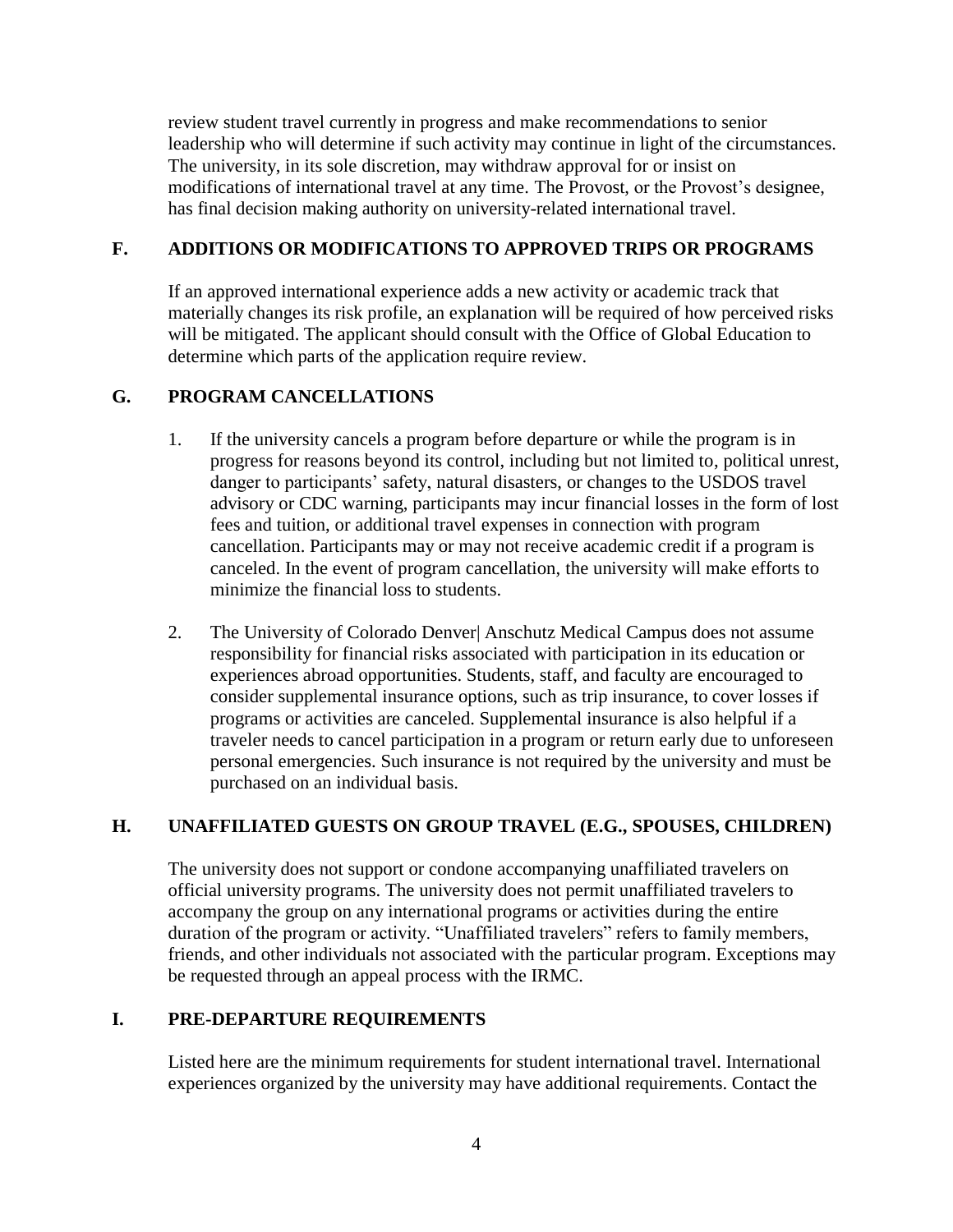Office of Global Education for requirements, timeline, and process based on the type of travel.

### Minimum Requirements:

- Travel approved by academic department or unit head (e.g., chair/dean, Global Education Advisory Committee, Director of Experiential Learning Center, Director of Student Life, Director of Wellness & Recreation Center).
- Register with the Office of Global Education, to include emergency contact information, contact information while abroad, etc.
- Register with the university's travel assistance provider, currently International SOS.
- Purchase of international medical and evacuation insurance as recommended by the Office of Global Education.
- Sign Student Release and Waiver detailing academic, financial, behavioral, travel risk, and health-related responsibilities while abroad.
- Complete the pre-departure orientation, which may be completed online for some travelers.
- If necessary, obtain a successful travel appeal (for countries or regions with U.S. Department of State travel advisory Level 3).
- Submit an Emergency Action Plan (EAP). This is required for group travel and highly recommended for all travelers.

Recommendations:

- Address any personal health and safety concerns (e.g., meet with primary care doctor or visit immunization clinic, Student & Community Counseling Center, or other support service).
- Contact Disability Resources & Services if any accommodation would be required.
- U.S. citizens should register with the U.S. Department of State's Smart Traveler Enrollment Program (STEP).
- Review online information about destination(s) via U.S. Department of State, Center for Disease Control, World Health Organization, travel assistance provider (International SOS), and insurance provider websites.
- <span id="page-4-0"></span>- Contact travel assistance provider for detailed security and health information about destination(s) and itinerary.

## **J. IN-COUNTRY REQUIREMENTS**

Requirements:

- At all times carry an electronic and hard copy of the EAP which includes international medical and evacuation insurance information and the closest medical facility.
- Uphold the Student Code of Conduct Students traveling under the auspices of the university are expected to uphold the Student Code of Conduct.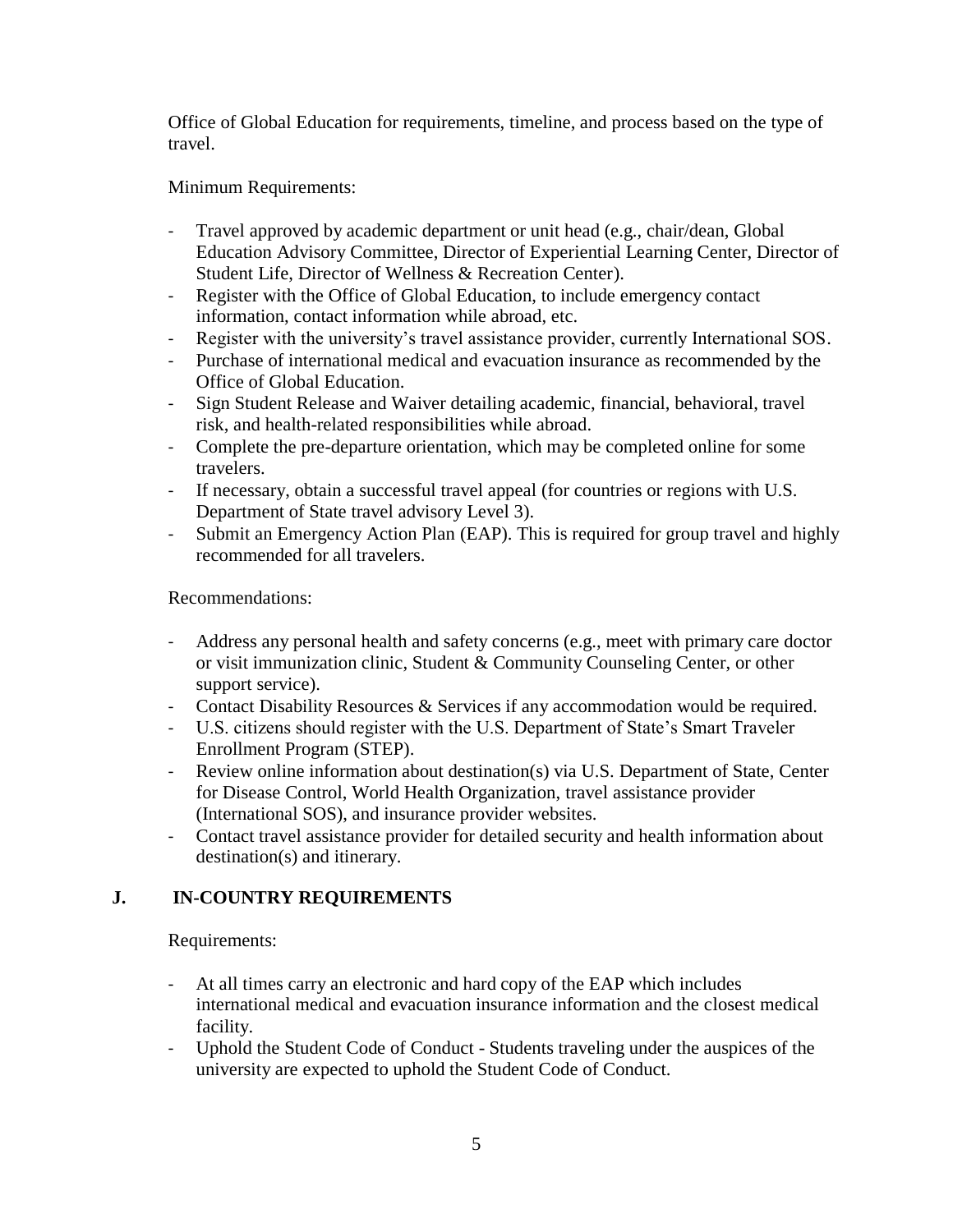- o A student may be dismissed from the abroad experience for conduct that is disruptive to the program experience, including but not limited to safety concerns, reputation, or academic integrity of the program, the student, other participants, or the university. Should a student be dismissed, the student may not be reimbursed for the program fee, may suffer academic consequences, and is responsible for all expenses related to immediate departure from the country. The student is responsible for any direct damage caused to university property, or property owned and maintained by the university's partners or contractors.
- Fully participate in required program activities.
- Adhere to university policies/procedures.
- Obey laws of host country and U.S. as applicable.
- Neither students nor university employees are permitted to drive motor vehicles (including but not limited to electric or gas-powered scooters, motorbikes, motorcycles, recreational vehicles, and cars) while participating in a universityrelated opportunity abroad. A traveler returning to one's home country may appeal this restriction to the IRMC.

Recommendations:

- Apprise university contact of any changes to itinerary, address and contact information while abroad. Changes should be submitted as soon as possible and at a minimum within 24 hours of the change taking effect.
- Download the International SOS app to receive health and security alerts in country.

### <span id="page-5-0"></span>**K. CONSEQUENCES OF VIOLATING POLICY/TRAVEL IN VIOLATION OF THIS POLICY**

- 1. Individual students who have not obtained travel permission (or whose travel program administrators have not obtained travel permission) will not receive academic credit nor institutional funds, including financial aid or grant funding, for related international travel activities, and may be required to pay back any spent funds. Employees who knowingly facilitate undisclosed or unapproved or nonreviewed university-sponsored student international travel may be subject to discipline under university policies and procedures, including termination of employment.
- 2. Students who choose to travel in violation of this policy are acting outside the control and responsibility of the university.

#### <span id="page-5-1"></span>**NOTES**

- 1. Dates of official enactment and amendments: July 1, 2012: Adopted by Provost November 2, 2018: Modified April1, 2020: Revised/reissued by the Chancellors
- 2. History: